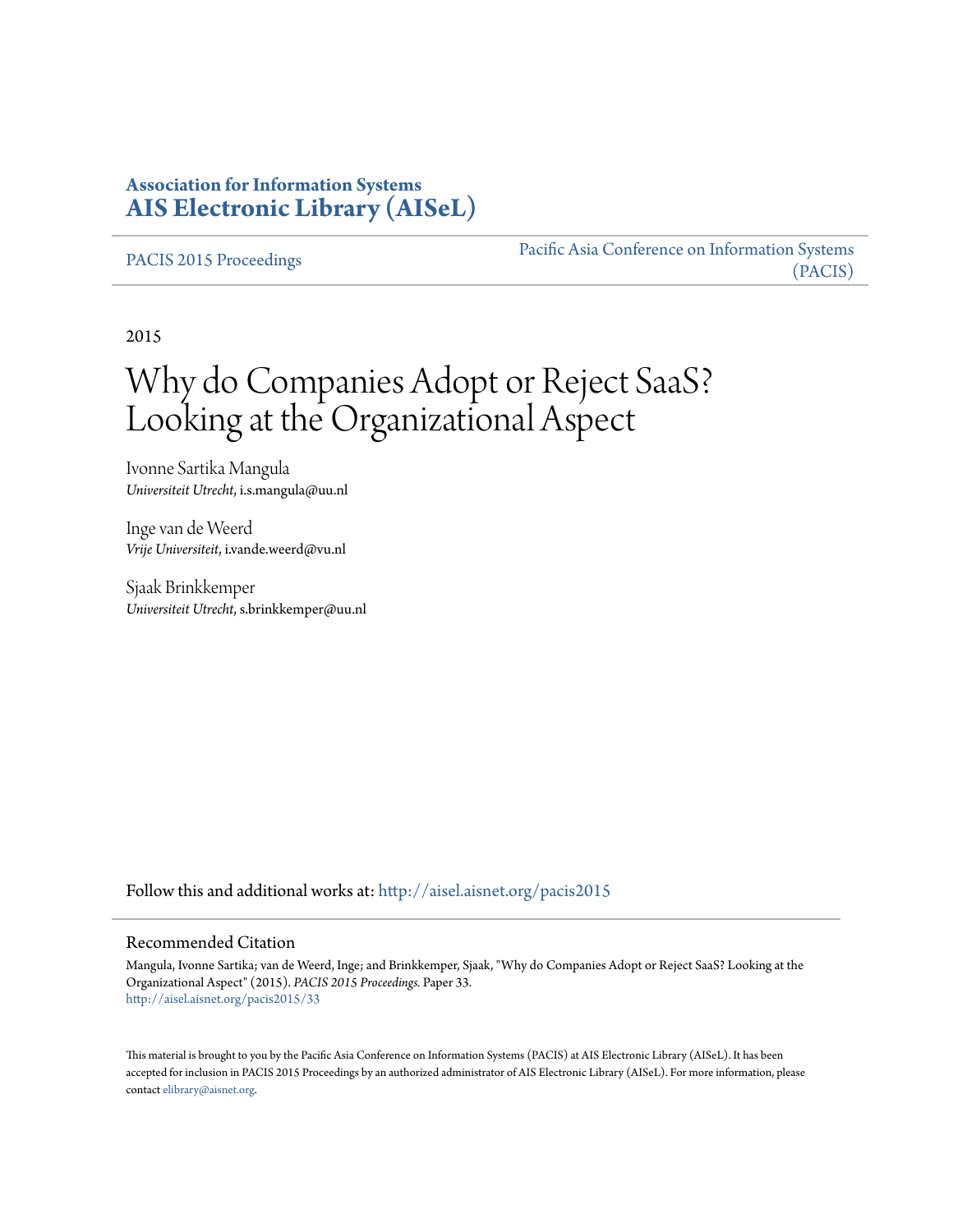## **WHY DO COMPANIES ADOPT OR REJECT SAAS? LOOKING AT THE ORGANIZATIONAL CONTEXT**

- Ivonne Sartika Mangula, Department of Information and Computing Sciences, Universiteit Utrecht, Utrecht, the Netherlands, i.s.mangula@uu.nl
- Inge van de Weerd, Department of the Knowledge, Information and Innovation Research Group, Vrije Universiteit Amsterdam, Amsterdam, the Netherlands, i.vande.weerd@vu.nl
- Sjaak Brinkkemper, Department of Information and Computing Sciences, Universiteit Utrecht, Utrecht, the Netherlands, s.brinkkemper@uu.nl

#### Abstract

*The aim of this paper is to investigate the influence of three organizational factors on the adoption of SaaS in Indonesian companies, namely top management support, organizational readiness, and organizational size. We conducted interviews with 15 case companies. Our results show that top management support has a positive influence on SaaS adoption, while organizational readiness and organizational size have an inverse effect. This is surprising, since it contradicts existing research on IT innovation adoption. We also found that the SaaS awareness level of our interviewees remains low, especially among the non-adopters. These findings have implications for IT service providers that want to formulate strategies to increase the intention to adopt SaaS in Indonesian companies; as well as for IT innovation researchers who have an interest in SaaS adoption in developing countries.* 

*Keywords: Software as a Service, Adoption, Technology-Organization-Environment framework, Indonesia*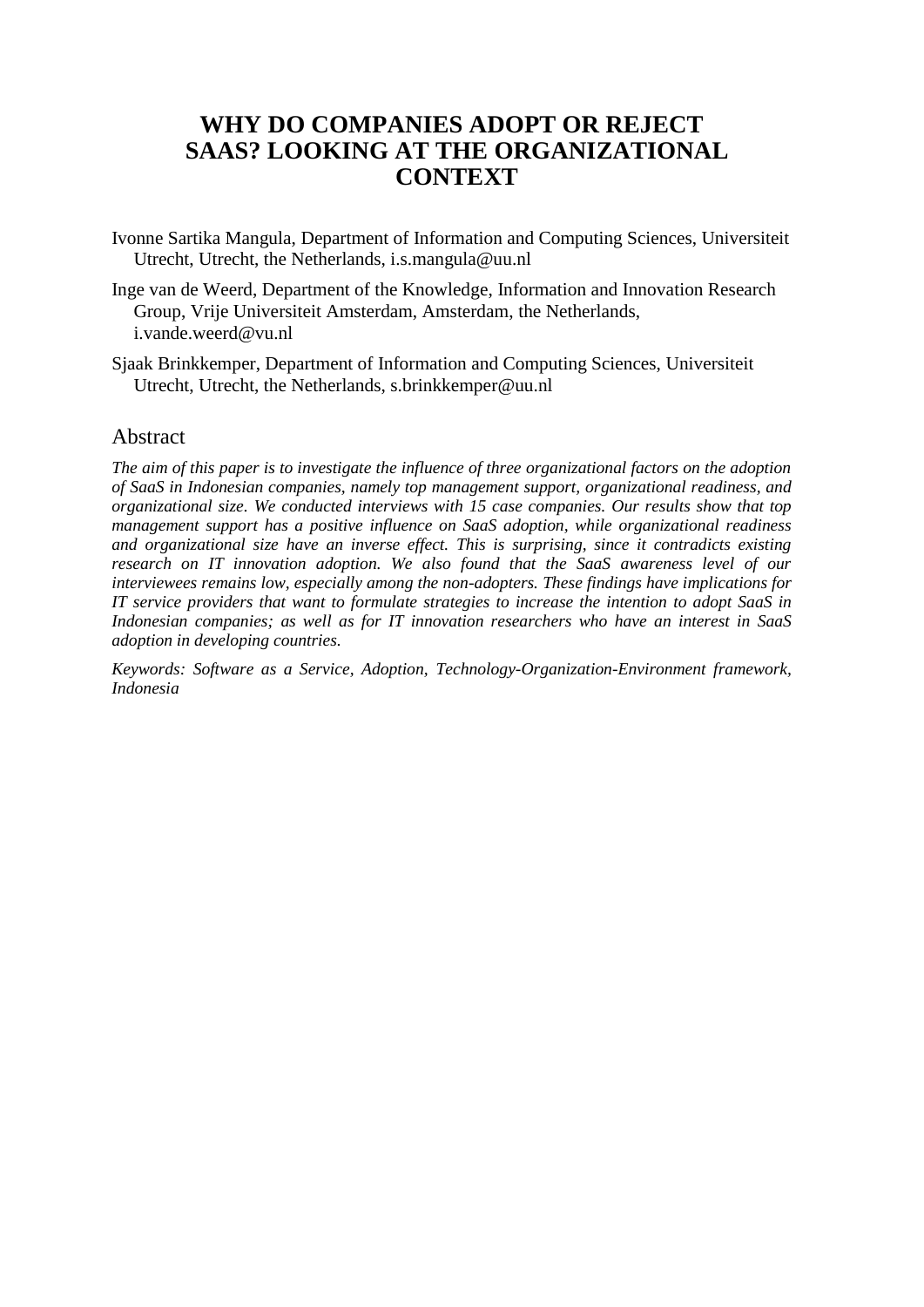## **1 INTRODUCTION**

In the last two decades, research has focused on the concept of Information Technology (IT) adoption (Carter et al. 2001). Various models and theories such as the Technology Acceptance Model (Davis 1989), the Diffusion of Innovation theory (Rogers 1983), and the Technology-Organization-Environment framework (Tornatzky & Fleischer 1990), have been examined to identify factors that drive and inhibit intention to adopt IT innovation at an individual or organizational level. The adoption of IT innovation has profound impacts on organizations and generally intends to contribute to the performance and growth through improvement in productivity, competitiveness, efficiency and effectiveness (Hameed & Counsell 2012; Lee & Xia 2006). As such, much research has been done to understand organizational factors that influence IT innovation adoption (i.e., Yen et al. 2013; Low et al. 2011; Jang 2010; Pearson & Grandon 2008; Ramaseshan & Kiat 2008). The Technology-Organization-Environment (TOE) framework suggested by Tornatzky and Fleischer (1990) is one of the theories used in IT innovation studies that involve organizational factors. This framework explains that the intentional adoption of IT innovation is mainly based on factors in the organizational context, its environment, as well as characteristics of the innovation technology itself (Lai et al. 2010; Kuan & Chau 2001).

Among the three contexts involved in the TOE framework, the organizational context has been widely studied by many researchers on IT adoption (i.e., Yen et al. 2013; Low et al. 2011; Jang 2010; Pearson & Grandon 2008) as some factors involved in the organizational context have been considered as determinants of innovations adoption as pointed by some scholars (Damanpour 1991). Organizational context refers to internal organization characteristics or factors which may support the adoption of IT innovation in an organization (Tornatzky & Fleischer 1990). Some of the organizational factors used in IT innovation studies such as top management support, organizational readiness, organizational size, managerial obstacles, and global scopes. Among these organizational factors, top management support, organizational readiness, and organizational size were found to be the factors that are frequently examined in the previous studies (i.e., Mangula et al. 2014; Alshamaila et al. 2012; Low et al. 2011; Khemthong & Roberts 2006; Zhu et al. 2006).

The emergence of Software as a Service (SaaS), as one of the trends in the IT industry, has attracted much interest from researchers and practitioners that seek an explanation on how this type of IT innovation is adopted in an organization. SaaS is a method where users access an application over the Internet which resides and runs at a SaaS provider's servers and can be used either for free or for a fee based on their usage (Marston et al. 2011; Wu et al. 2011; Sultan 2010; Chong & Carraro 2006). Therefore, it eliminates the need to install and run the application on the user's computer. Some examples of well-known SaaS-based applications (from here on referred to as 'SaaS') for personal use are Yahoo Mail, Gmail, Google Docs, Facebook, and Twitter; while for enterprise users, examples include ERP software such as NetSuite, and CRM software such as Salesforce.com, Oracle Siebel on Demand, and Microsoft CRM.

Since 2006, a few local providers in Indonesia have started to offer SaaS solutions for Indonesian customers. The amount of SaaS provider has been increasing since then (Mangula et al. 2012). Various SaaS applications are offered, which range from hospital information system, banking application, and email collaboration. However, the number of users of these SaaS applications remains relatively low as seen in a survey-based studies conducted by Mangula et al. (2014) and Erisman (2013). Moreover, these two studies showed that two factors of organizational context, namely top management support and organizational readiness, have no relationship with the intentional adoption of SaaS in Indonesian companies. These findings were in contrast to many IT innovation studies that confirmed that both of these organizational factors have positive relations with the adoption of IT innovation in organizations (i.e., Alshamaila et al. 2012; Jang 2010; Khemthong & Roberts 2006).

Encouraged by the findings and theories presented above, we aim to answer the following main research question: *"Why do Indonesian companies adopt or reject SaaS?*" In particular, we shed light on 1) the extend Indonesian companies are aware of SaaS, and 2) how the factors of top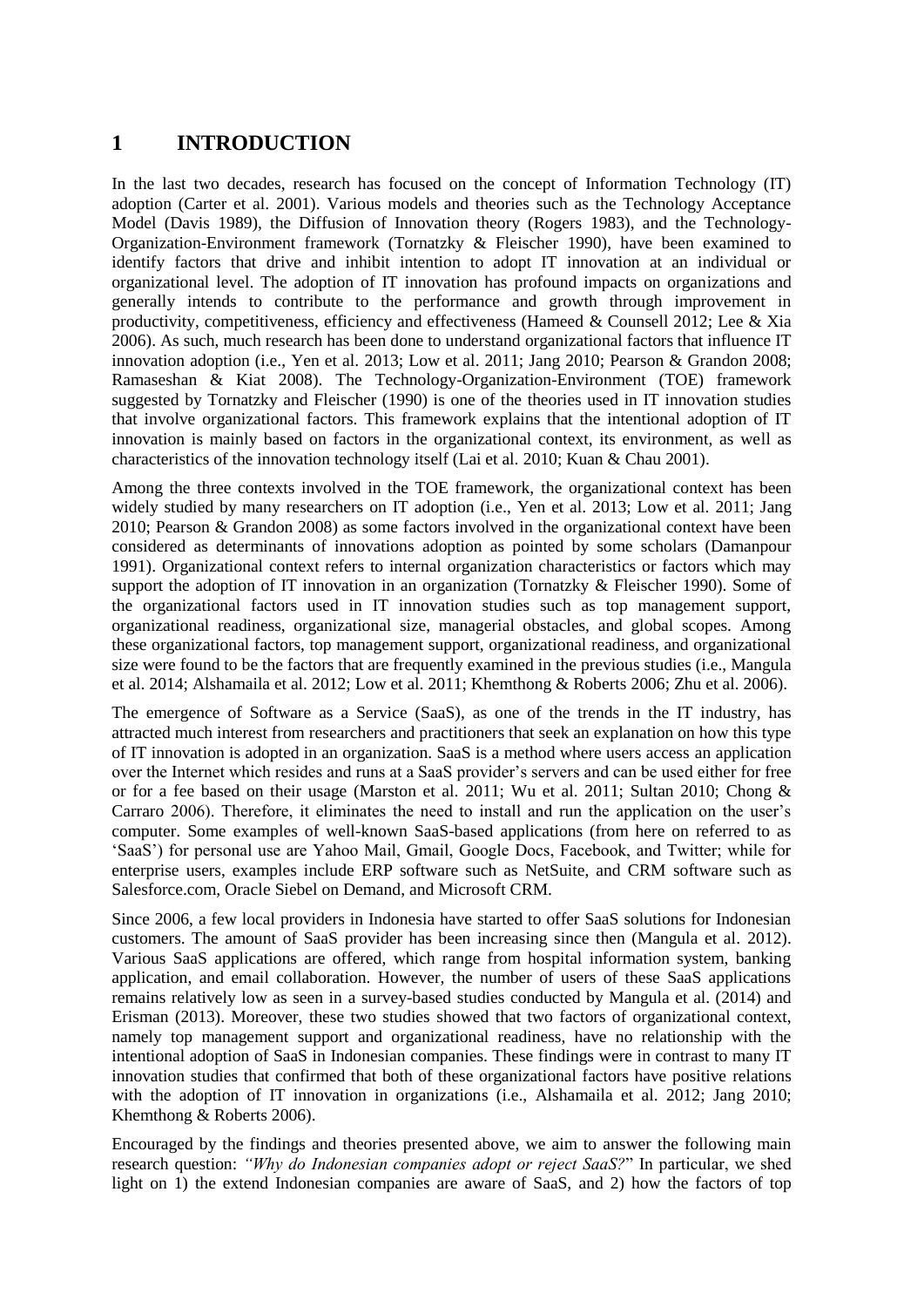management support, organizational readiness, and organizational size influence the adoption of SaaS in Indonesia.

## **2 ORGANIZATIONAL INNOVATION ADOPTION**

IT innovation adoption has always been an interesting topic for Information System (IS) scholars, since IT innovations have profound impact on organizations (Lee & Xia 2006). In this study, we use Rogers' (1983) definition of adoption, which is "a decision to make full use of an innovation as the best course of action available and rejection is a decision not to adopt an innovation". Innovation is a broad term. Damanpour (1991) for example argues that innovations can refer to new products, services, process technologies, structures, administrative systems, plans or programs.

#### **2.1 Software as a Service Adoption**

Since the emergence of cloud computing in 2008, the use of the term "cloud" is metaphorical and typically points to a large pool of usable resources such as hardware and software that are easily accessible via the Internet (Lin & Chen 2012). Cloud computing is performed by customers on hardware or software that customers do not necessarily own or maintain (Wu et al. 2011), or in other words, the hardware and software resources are delivered as a *service* through Internet. Basically, there are three service models of cloud computing: Software as a Service (SaaS), Infrastructure as a Service (IaaS), and Platform as a Service (PaaS).

SaaS, as one of the cloud services, has been gaining momentum all over the world. The change to SaaS is mainly caused by its cost efficiency and promoted for Small Medium Enterprises (Lunendonk 2007) which have limited capital to invest in IT and limited internal knowledge to handle the adoption process and maintain IT resources (Sarosa 2007). In the SaaS context, applications are owned and hosted at vendors' site and, instead of installing and maintaining the applications, the customers simply access it over the Internet as the services provided by the vendors (Marston et al. 2011; Sultan 2010). Consequently, there is no cost for license purchasing and maintenance since customers only pay for the services based on their usage (Wu et al. 2011).

SaaS has been offered by a few local providers in Indonesia for almost a decade (Mangula et al. 2012). Some studies have been carried out to investigate the current situation and the factors of SaaS adoption in Indonesia (i.e., Mangula et al. 2014; Erisman 2013). These studies revealed that the adoption level of SaaS remains low, despite the relative large number of SaaS providers in Indonesia. Furthermore, they also found that top management support and organizational readiness were negatively associated with the intention to adopt SaaS.

### **2.2 Organizational Factors and IT Innovation Adoption**

The fundamental theory used in IT innovation studies is rooted in the Diffusion of Innovation (DOI) theory introduced by Rogers (1983), which provides insight into the innovation characteristics or technological factors that influence the adoption of innovation. Originally, DOI was developed for studies on innovation adoption at an individual level. However, several studies have integrated DOI with other theories and models to investigate IT innovation adoption at an organizational level. The Technology-Organization-Environment (TOE) framework is a widely accepted and utilised organizational level theory for studying different types of technological innovations, and was frequently combined with the DOI theory (e.g. Alshamaila et al. 2012; Khemthong & Roberts 2006; Low et al. 2011). This framework identifies technological, organizational, and environmental aspects that affect the intentional adoption of IT innovation in organizations (Tornatzky & Fleischer 1990). The technological aspect describes both the existing technologies in use and the emerging technologies that are relevant for an organization. Some of the technological factors include the innovation characteristics suggested by Rogers (1985) namely relative advantage, compatibility, complexity, trialability, and observability. Some authors used perceived cost and security as the technological factors. The organizational aspect refers to the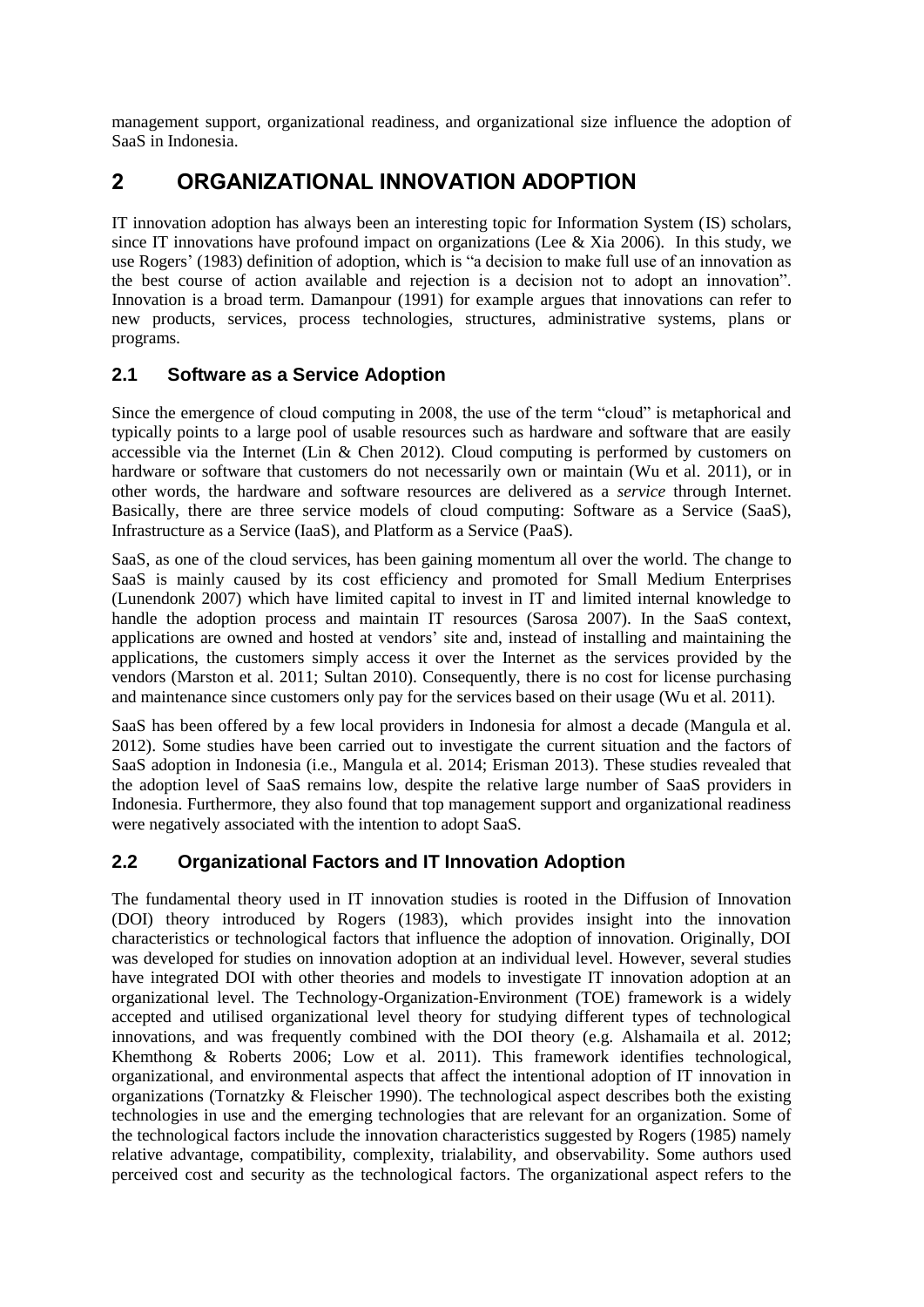internal elements of organizations that may influence the adoption of IT innovation, such as top management support, organizational readiness, organizational size, managerial obstacles, and global scope. The environmental aspect relates to the surrounding elements in which an organization conducts its business, such as business partners, competitors, and government support.

IT innovations have impact on almost every aspect of organizational life (Fichman 2004), and are an enabler for improving organizations' competitiveness and productivity (Oliveira & Martins 2011; Ramdani & Kawalek 2007). Some scholars have indicated the primary importance of organizational factors as determinants of IT innovation adoption in organizations (Damanpour 1991). Therefore, they focused their research on which organizational factors drive or hinder the adoption of IT innovation in organizations (i.e., Yen et al. 2013; Low et al. 2011; Jang 2010; Pearson & Grandon 2008; Ramaseshan & Kiat 2008). Table 1 summarizes the results of our literature study on some TOE-based IT innovation studies and highlights the organizational factors involved in the studies. Among those factors, top management support, organizational readiness, and organizational size found to be the most frequent factors that were examined and confirmed having positive relationships with IT innovation adoption.

| #              |                                | <b>Innovation</b> | <b>Organizational Factors</b> |              |            |                          |                   |            |         |           |    |    |    |    |            |
|----------------|--------------------------------|-------------------|-------------------------------|--------------|------------|--------------------------|-------------------|------------|---------|-----------|----|----|----|----|------------|
|                | <b>Article</b>                 |                   | <b>TMS</b>                    | <b>OR</b>    | <i>OS</i>  | <b>CEO</b><br><b>ATT</b> | CEO<br><b>ISK</b> | <b>PTE</b> | $_{II}$ | CE        | PV | RA | EC | OC | BF         |
| -1             | Alam, 2009                     | Internet          |                               | $\sqrt{ }$   |            |                          |                   |            |         |           |    |    |    |    |            |
| $\overline{2}$ | Alam et al., 2011              | eCommerce         |                               | $\sqrt{ }$   |            |                          |                   |            |         |           |    |    |    |    |            |
| 3              | Low et al., 2011               | Cloud Computing   | $\sqrt{ }$                    |              | $\sqrt{ }$ |                          |                   |            |         |           |    |    |    |    |            |
| 4              | Hung et al., 2010              | <b>CRM</b>        |                               | $\sqrt{ }$   | $\sqrt{ }$ | $\sqrt{ }$               |                   |            |         |           |    |    |    |    |            |
| 5              | Huy and Filiatrault, 2006      | eCommerce         |                               | $\sqrt{ }$   | $\sqrt{ }$ |                          |                   |            |         |           |    |    |    |    |            |
| 6              | Jang, 2010                     | <b>RFID</b>       | $\sqrt{ }$                    | $\sqrt{ }$   |            |                          |                   |            |         |           |    |    |    |    |            |
| $\overline{7}$ | Jeon et al., 2006              | eBusinness        |                               | $\sqrt{ }$   | V          |                          |                   |            |         |           |    |    |    |    |            |
| 8              | Joe and Kim, 2004              | eMarketplace      |                               | $\sqrt{ }$   |            |                          |                   |            |         |           |    |    |    |    |            |
| 9              | Khemthong and Roberts,<br>2006 | eMarketing        | $\sqrt{ }$                    | $\sqrt{ }$   | $\sqrt{ }$ |                          | V                 |            |         |           |    |    |    |    |            |
| 10             | Looi, 2005                     | eCommerce         |                               | $\sqrt{ }$   |            |                          |                   |            |         |           |    |    |    |    |            |
| 11             | Pearson and Grandon., 2008     | eCommerce         | $\sqrt{}$                     | $\sqrt{ }^+$ |            |                          |                   |            |         |           |    |    |    |    |            |
| 12             | Ramaseshan and Kiat, 2008      | <b>CRM</b>        | $\sqrt{ }$                    | $\sqrt{}$    |            |                          |                   |            |         |           |    |    |    |    |            |
| 13             | Thong, 1999                    | <b>IS</b>         |                               | $\sqrt{ }$   | $\sqrt{ }$ |                          |                   |            | √       |           |    |    |    |    |            |
| 14             | Thong and Yap, 1995            | <b>IT</b>         |                               |              | $\sqrt{ }$ |                          |                   |            |         | $\sqrt{}$ |    |    |    |    |            |
| 15             | Wang and Tsai, 2002            | eCommerce         |                               | $\sqrt{ }$   |            |                          |                   |            |         |           | √  |    |    |    |            |
| 16             | Yen et al., 2013               | Cloud Computing   | $\sqrt{ }$                    | $\sqrt{ }$   |            |                          |                   |            |         |           |    | V  |    |    | $\sqrt{ }$ |
| 17             | Alshamaila et al., 2012        | Cloud Computing   | $\sqrt{ }$                    |              | $\sqrt{ }$ |                          |                   | $\sqrt{ }$ |         |           |    |    |    |    |            |
| 18             | Pudjianto et al., 2011         | eGovernment       | $\sqrt{ }$                    |              |            |                          |                   |            |         |           |    |    | V  | √  |            |
| 19             | Kuan and Chau, 2001            | <b>EDI</b>        |                               | $\sqrt{ }$   |            |                          |                   |            |         |           |    |    |    |    |            |
| Total          |                                |                   | 8                             | 16           | 9          | 2                        |                   |            | 2       |           |    |    | 1  | 1  | 1          |

*Table 1. Organizational Factors of TOE-based Innovation Adoption Studies*

\*TMS: Top Management Support; OR: Organizational Readiness; OS: Organizational Size; CEO ATT: CEO Attitude; CEO ISK: CEO IS Knowledge; PTE: Prior Technology Experience; II: Information Intensity; CE: Competitiveness of Environment; PV: Product Variety; RA: Relative Advantage; EC: Extent of Coordination; OC: Organizational Compatibility; BF: Benefits. + The significant factors

*Top Management Support*. The adoption of new technologies in an organization or a company requires a smooth integration between the new systems and the existing ones so as to keep its core business activities running. Therefore, supports from top management are critical for creating positive environment and making sure that the necessary organizational resources include technology, financial, and IT experts, are available or ready to help the adoption processes (Wang et al. 2010). Some studies have pointed top management support as the important factor which may influence the intention to adopt IT innovations in organizations (i.e., Yen et al. 2013; Alshamaila et al. 2012; Low et al. 2011; Jang 2010). A decision-maker is very likely to be in the top management team, such as the owner of a company, IT director, IT manager, or IT supervisor. With regard to SaaS adoption, it may require several changes in business processes and activities as well as integration with the existing systems; hence, top management support and commitment are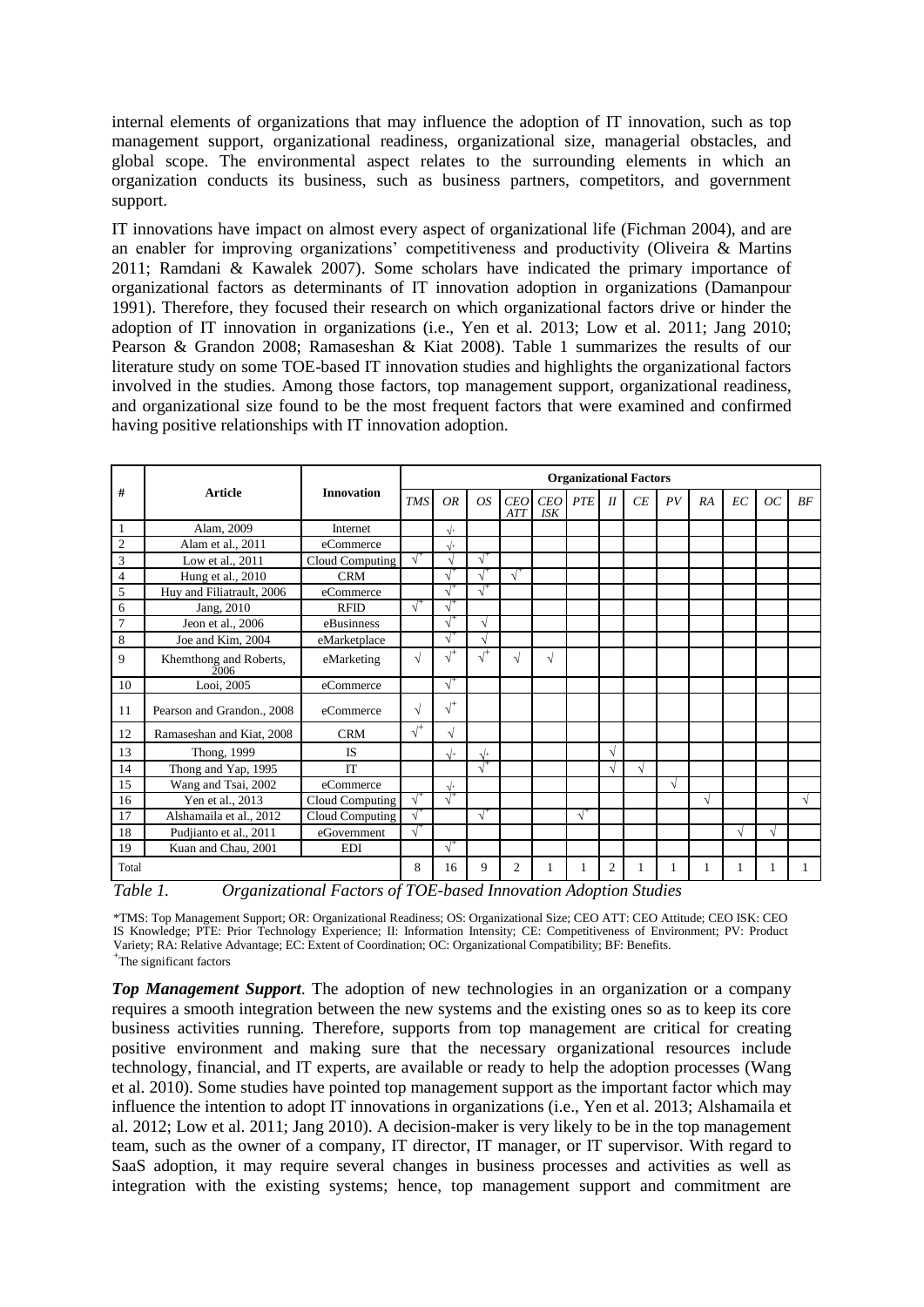essential to convince an entire organization about the importance of the innovation technology and influence the internal users to participate in the adoption processes (Low et al. 2011).

*Organizational Readiness.* Organizational readiness consists of financial, IT professional, and IT infrastructure aspects. Insufficient funding has been identified as a major factor that hinders IT growth in organizations, mainly in small companies that have limited capital to spend on IT investment (Kuan & Chau 2001). The IT professional aspect relates to the existence of employees who have knowledge and skills on certain IT innovations (Pudjianto et al. 2011). The IT infrastructure aspect refers to the installed network technologies and enterprise systems that provide a platform on which the innovation can be built (Low et al. 2011). When discussing SaaS, it is believed that many companies delay and tend to wait the adoption of IT innovations until they have all the required organizational resources (Yen et al. 2013).

*Organizational Size*. Some empirical studies have shown that organizational size positively affects organizations' willingness to adopt IT innovations (i.e., Khemthong & Roberts 2006; Joe & Kim 2004). Furthermore, it is often reported that large companies tend to adopt more IT innovations which mainly due to their resources readiness and flexibility to take risks (Alam et al. 2011); while for the small companies, their lack of organizational resources has hindered them from adopting new IT innovation (Hung et al. 2010). However, concerning SaaS adoption, due to the resource poverty with tight IT budgets and lack of in-house IT personnel and expertise (Alshamaila et al. 2012), some scholars argued that SaaS is especially fitting for SMEs (Lünendonk 2007). Therefore, there might be a positive relation between SMEs and intention to adopt, since SaaS is believed to reduce operational costs and provides easy maintenance (Benlian & Hess 2011).

## **3 Method**

In general, the goal of our study is to investigate factors that might trigger or hinder the adoption of SaaS in Indonesian companies. More specifically, we focus on the three organizational factors of TOE framework, including top management support, organizational readiness, and organizational size. In order to have deeper analysis of the underlying factors, a qualitative interview method is deemed appropriate to be employed in this study (Lazar et al. 2010). Unit of analysis of this study is Indonesian companies that adopt or not adopt SaaS. We have two questions that we want to answer in our study:

- To what extend are Indonesian companies aware of SaaS?
- How do the factors of organizational size, top management support and organizational readiness influence the adoption of SaaS in Indonesian companies?

In the remainder of this section, we first explain how we selected the case companies of our study; then followed by describing how we collected and processed the data.

#### **3.1 Case Selection**

Since we did not have a list of Indonesian companies that did or did not adopt SaaS, sampling in this study was performed by using a convenience sampling method. Some companies were selected based on recommendation from case companies in our previous study, and others were selected because we assumed they have potential to adopt SaaS. We sent a letter of permission for a total of 37 companies that vary in terms of sizes and industry types. Fifteenth companies agreed to participate in our study. The other companies rejected to be involved in our study since they did not adopt SaaS and have no knowledge on SaaS. We classified the 15 companies into two groups: the companies that adopted SaaS, and the companies that did not adopt SaaS, nor have the intention to adopt within the next three years. Table 2 displays information about the companies taking part in our study.

#### **3.2 Data Collection**

Lazar et al. (2010) suggested that using semi-structured interviews in the context of an exploratory research may be the most appropriate, since it gives more room for the interviewer to ask for clarification, add questions, or follow the interviewees' comments. Therefore, to answer the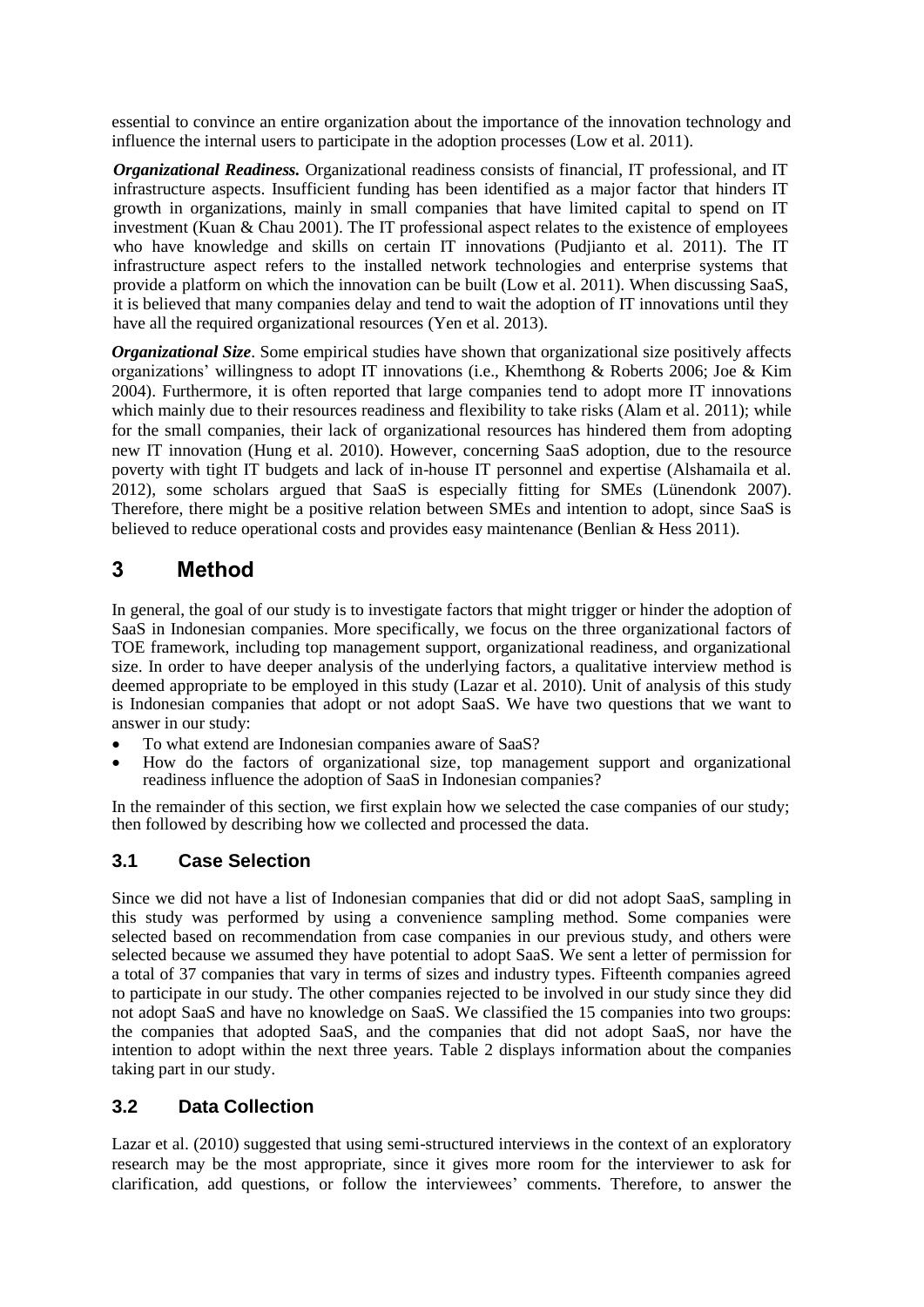questions of our study, we used a semi-structured interview as our primary data collection method. The use of this interview method provides us with opportunity to gain additional insights and understanding on the adoption or rejection decision made by our case companies.

The interviews that were carried out lasted 30 to 90 minutes. Table 2 presents an overview of our case companies and informants. Our informants came from different management functions, including IT supervisors, IT managers, IT directors, and owners of some companies. These informants were considered as the key persons involved in the adoption decision-making process. The interviews were performed in the informants' offices.

Before starting the interview sessions, the interviewer first introduced herself and then continued by explaining the aims of the study and how the interview would be carried out. The interview topics included the company's background, the awareness level of the informants on SaaS, and the impact of the organizational factors on SaaS adoption. In order to know the informants' awareness level concerning SaaS, the interviewer first asked whether the informants had ever heard about SaaS and, if so, if they could explain what SaaS is. This first question aimed to identify SaaS awareness level of the informants. After the informants gave their own answers, the interviewer, then, explained their own SaaS definition used in this study and provided several examples of SaaS that are implemented in a corporate or personal setting. Once the informants and the interviewer have the same understanding about SaaS, the interviewer continued to the next question regarding the adoption status of SaaS in their companies.

The interviewer assured the informants that all information would be treated confidentiality. According to the informants' requests, the name of the companies could not be mentioned in our research paper and, therefore, represented in the initials of C1 (Companies 1) until C14 (see Table 2). The interviews were recorded with the permission of the informants. In order to avoid bias, the informants were given the opportunity to discuss concrete examples and stories rather than directing or suggesting them how they should answer. As soon as the interviewer finished the interview sessions, she, then, transcribed the interviews results and sent them to the informants for refinement if needed.

|                 |                 | <b>Companies' Information</b> | <b>Informants' Information</b> |                    |                      |                                       |                                          |
|-----------------|-----------------|-------------------------------|--------------------------------|--------------------|----------------------|---------------------------------------|------------------------------------------|
| No.             | <b>Industry</b> | <b>Adoption Stage</b>         | <b>Size</b>                    | IT<br><b>Staff</b> | <b>Job Position</b>  | <b>Education</b><br><b>Background</b> | <b>SaaS</b><br><b>Awareness</b><br>Level |
| C1              | Health          | Already adopted               | SME                            | 1                  | Owner                | Non IT                                | <b>Basic</b>                             |
| C <sub>2</sub>  | Health          | No intention to adopt         | Large                          | 4                  | IT Manager           | IT                                    | <b>Basic</b>                             |
| C <sub>3</sub>  | Health          | No intention to adopt         | Large                          | 7                  | <b>IT</b> Manager    | IT                                    | Very Basic                               |
| C <sub>4</sub>  | Health          | No intention to adopt         | <b>SME</b>                     | 1                  | <b>IT</b> Manager    | IT                                    | Very Basic                               |
| C <sub>5</sub>  | Health          | No intention to adopt         | Large                          | 5                  | IT Manager           | IT                                    | Basic                                    |
| C6              | Education       | No intention to adopt         | SME                            | 3                  | IT Manager           | IT                                    | <b>Basic</b>                             |
| C7              | Education       | No intention to adopt         | <b>SME</b>                     | 11                 | <b>IT Manager</b>    | IT                                    | <b>Basic</b>                             |
| C8              | <b>Banking</b>  | No intention to adopt         | Large                          | 7                  | <b>IT Director</b>   | IT                                    | <b>Basic</b>                             |
| C9              | <b>Banking</b>  | No intention to adopt         | Large                          | 3                  | <b>IT Supervisor</b> | IT                                    | Basic                                    |
| C10             | Hotel           | No intention to adopt         | Large                          | 2                  | <b>IT</b> Manager    | IT                                    | Very Basic                               |
| C <sub>11</sub> | Hotel           | No intention to adopt         | Large                          | 3                  | IT Manager           | IT                                    | Very Basic                               |
| C12             | <b>News</b>     | Already adopted               | Large                          | 12                 | IT Manager           | IT                                    | High                                     |
| C13             | IT              | Already adopted               | Large                          | 3                  | <b>IT Supervisor</b> | IT                                    | Medium                                   |
| C <sub>14</sub> | IT              | Already adopted               | <b>SME</b>                     | 3                  | <b>IT Supervisor</b> | IT                                    | Medium                                   |
| C15<br>-- - -   | IT              | No intention to adopt         | <b>SME</b>                     | 2                  | Owner                | IT                                    | Very Basic                               |

*Table 2. The Case Companies*

#### **3.3 Data Processing and Analysis**

In our study, data processing was performed using a software package for qualitative data known as Nvivo version 10.0, to code the transcribed interviews. In the Nvivo, coding activity refers to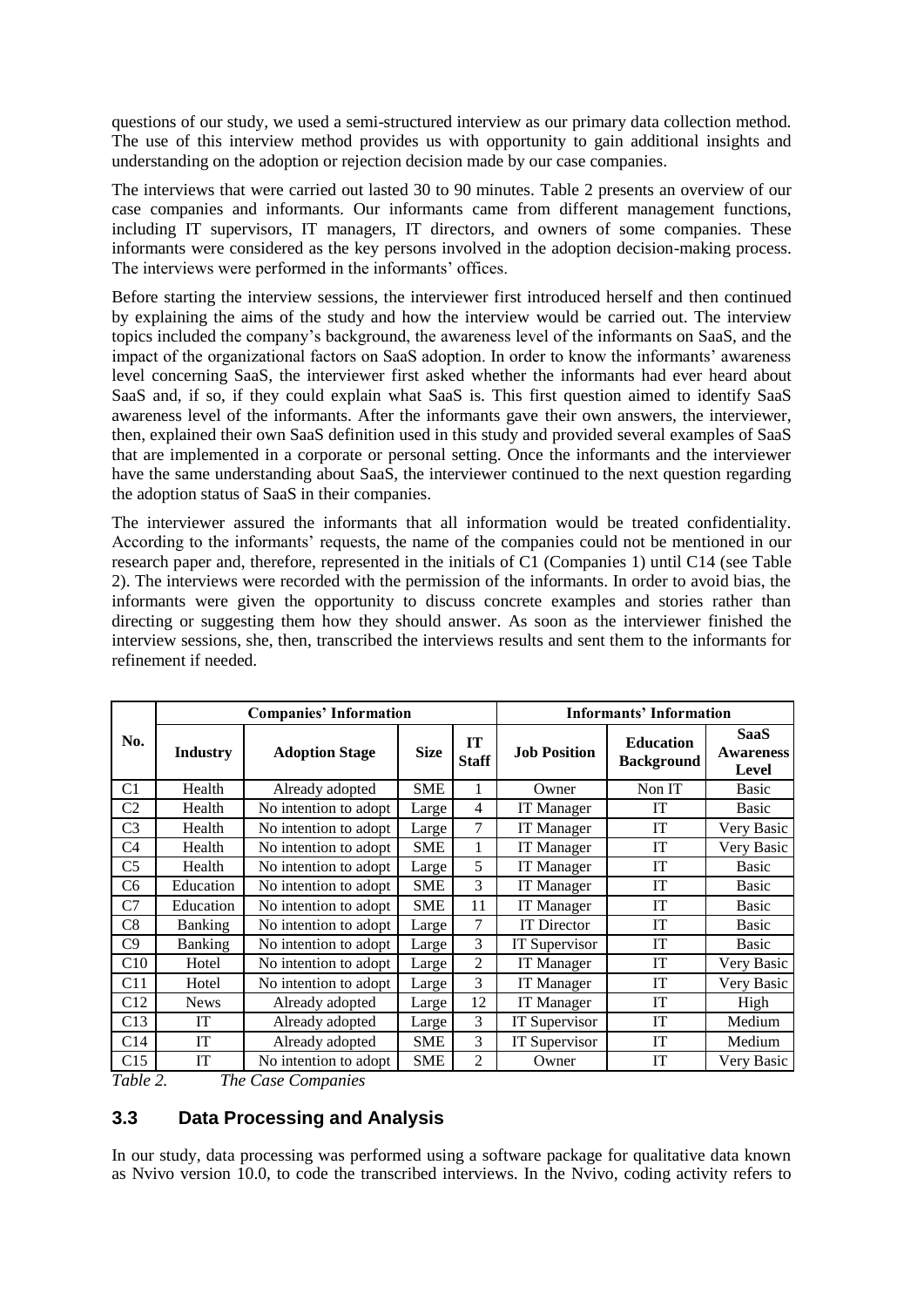gather all data materials and link them to each theme (Mangula et al. 2012). A qualitative data analysis method was conducted to find common structures and themes from qualitative data (Lazar et al. 2010). There were four themes involved on the analysis stage which based on our list of questions above:

- SaaS awareness level
- Top management support
- Organizational readiness
- Organizational size

We used an interpretive analysis approach which starts from pre-defined categories based on interpretation of the contents of the text (Robson 2002) to identify important ideas that repeatedly arose during the interviews.

### **4 Results**

All our informants indicated that the intention to adopt SaaS had a strong relationship with the current needs of the company. This was pointed out by two of our case companies which argued that SaaS adoption complied with their needs to replace their existing information system with new ones in order to support their business activities:

*"We decided to use this application since it complies with our current need that is to replace our traditional system to a new hospital information system...This application is integrated with an Electronic Data Capture facility which is also offered by the application provider."* (C1).

*"The use of an email application in our company is very crucial, mainly to support the collaboration process between our business partners and internal users. Therefore, when the email system was down because of spam, we experienced an inconvenient situation that triggered us to adopt Gmail."* (C13).

Some of the case companies mentioned that they did not encounter any problems with their existing information systems that have been used for several years. They would rather developing new functionalities to their existing system than adopting SaaS, as is illustrated by the following quotes:

*"Since 2000, we have been using this Hospital Information System; hence, we know the pattern of this information system to find out what our customers want. Currently, we put our focus more on the development of business intelligence functionality in this system which may help in diagnosing diseases." (C5).*

*"The Academic Information System that we have now has already been using since 2009 in order to manage the whole academic processes in our institution. Therefore, we don't think that we need to adopt SaaS at this moment."* (C7).

In the following paragraphs, we provide detailed results of our interviews in terms of the influence of top management support, organizational readiness, and organizational size in triggering the intention of our case companies either to adopt or reject SaaS. We also discuss the awareness level of our informants on SaaS by grouping them into four awareness levels: very basic, basic, medium, and high.

#### **4.1 SaaS Awareness Level**

Before we proceed to explain the influence of the aforementioned three organizational factors on the adoption of SaaS, we first discuss the informants' awareness level of SaaS. We classified the awareness level into four different groups: (1) very basic level, the informant has heard about cloud computing but does not know its definition; (2) basic level, the informant has heard about cloud computing and knows its definition, but never heard about SaaS; (3) medium level, the informant has heard about cloud computing and SaaS, knows the definition of cloud computing but not SaaS; and (4) high level, the informants has heard about cloud computing and SaaS, and knows the definition of both terms. With regard to these classifications, we discovered that 12 of the 15 informants were still at the basic or very basic level of SaaS awareness, as we can see in Table 2.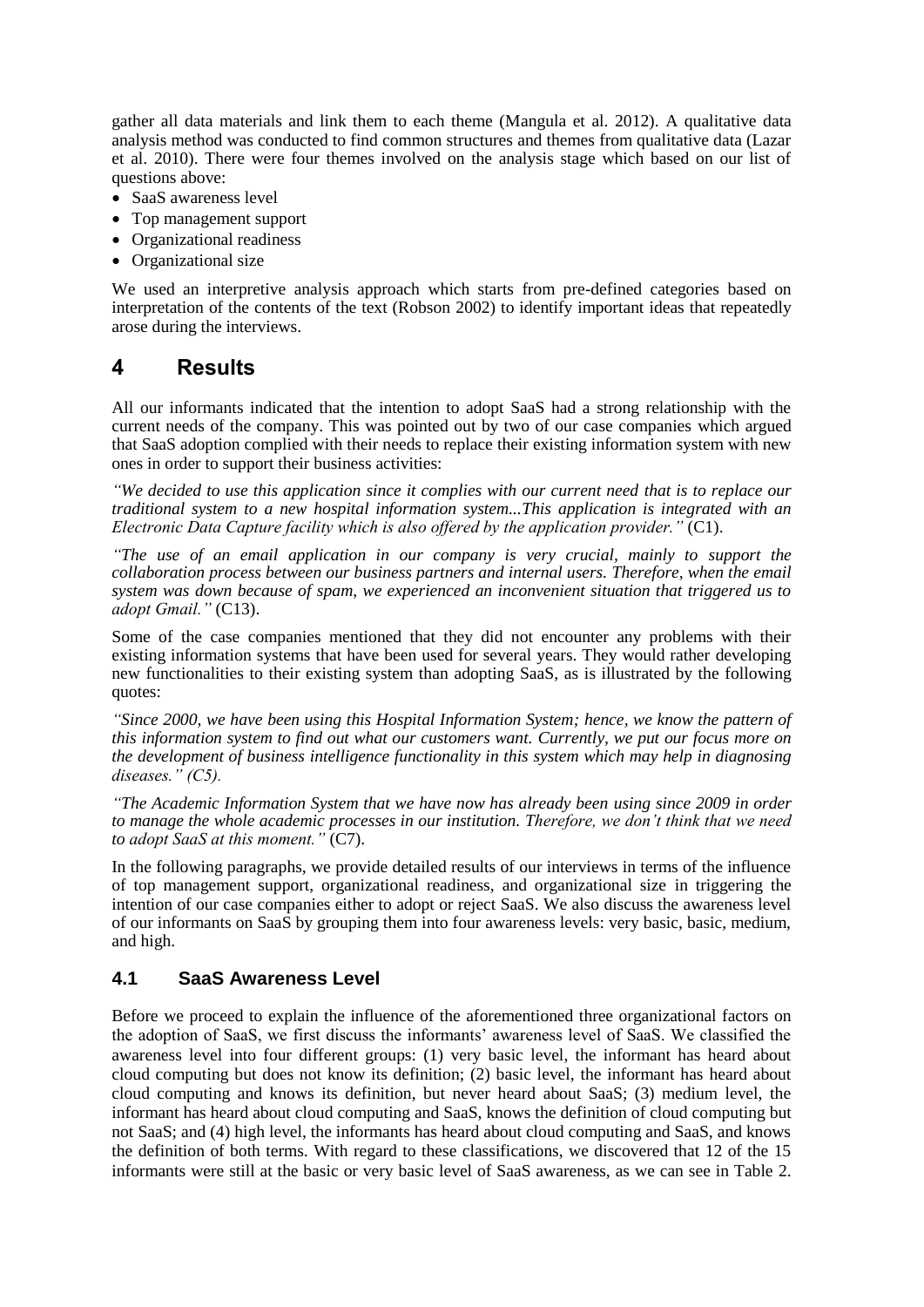Most of our interviewees were aware of the cloud computing term. However, the term of SaaS was hardly ever heard before. They considered SaaS as a web-based application which is not entirely the right definition of SaaS. SaaS applications may indeed be accessed via the Internet, but more importantly, the data storage is placed on the provider's server instead of on the user's server or hard disk. Here are few of their answers:

*"Cloud computing...yes I've heard about it…SaaS is a web-based application."* (C11).

"*Yes, I did hear about cloud...I think SaaS is a web-based application*." (C10).

#### **4.2 Top Management Support**

In our study, top management refers to someone or a group of people who make a decision to adopt or not to adopt SaaS and/or to allocate the necessary organizational resources to support the adoption process. A decision to adopt or reject SaaS can be made by the owner of the company, the IT director or the IT manager, as we can see from the comments below.

*"...decision to adopt this Hospital Information System was made by the owner and director of the hospital...since I am currently as the owner and have sufficient knowledge about IT, the decision was taken by myself and the director.*" (C1).

*"The stakeholders or the owners are not involved on the decision making of IT innovation adoption in our company. As the head of IT department, I make the decision. I simply rejected to adopt SaaS, since I still have doubts concerning its security. [The providers] have not convinced me that SaaS is secure."* (C11).

Top management may also refer to someone who has a key role to influence all decisions taken by a decision maker. In one of our case companies, even though the IT manager has no power to make any decision regarding adoption of a new IT innovation, he has a power to influence the decision makers in his company to adopt certain IT innovations.

*"We have just developed our new Hospital Information System, hence, I do not think that we will adopt SaaS within the next few years. The decision is on the board of commissioner, I am just giving them some suggestions on IT implementation."* (C4).

For some of our case companies, decisions made by the top management were not merely based on recommendations from the internal users of the organization, such as from the IT department staff, but also influenced by the suggestions from the external organization, such as the government policies and the professional community. In our study, there were two companies that are running their business in a banking sector, which have obligation to conduct their business in accordance to the central bank of Indonesia. The nature of SaaS which places the data storage outside the customers' apparently does not comply with the regulations issued by the central bank. Therefore, it is not possible for the banking corporation to adopt SaaS, as confirmed below by one of our informant.

*"As a banking corporation, each new IT innovation that is to be adopted must comply with the regulations made by the government, such as by the central bank of Indonesia which has the authority in managing all activities and banking regulations in Indonesia."* (C8).

In another case, some of our informants explained that their top management sometime takes suggestions from their professional community as considerations before deciding to adopt a new innovation and this also applies to SaaS, which is relatively new for them. The following comments support our findings.

*"The decisions are taken by the hospital management with considering the IT department recommendations. However, they also sometime consider the suggestions from their colleagues from other hospitals."* (C3).

Accordingly, we concluded that top management support has a positive association with SaaS adoption.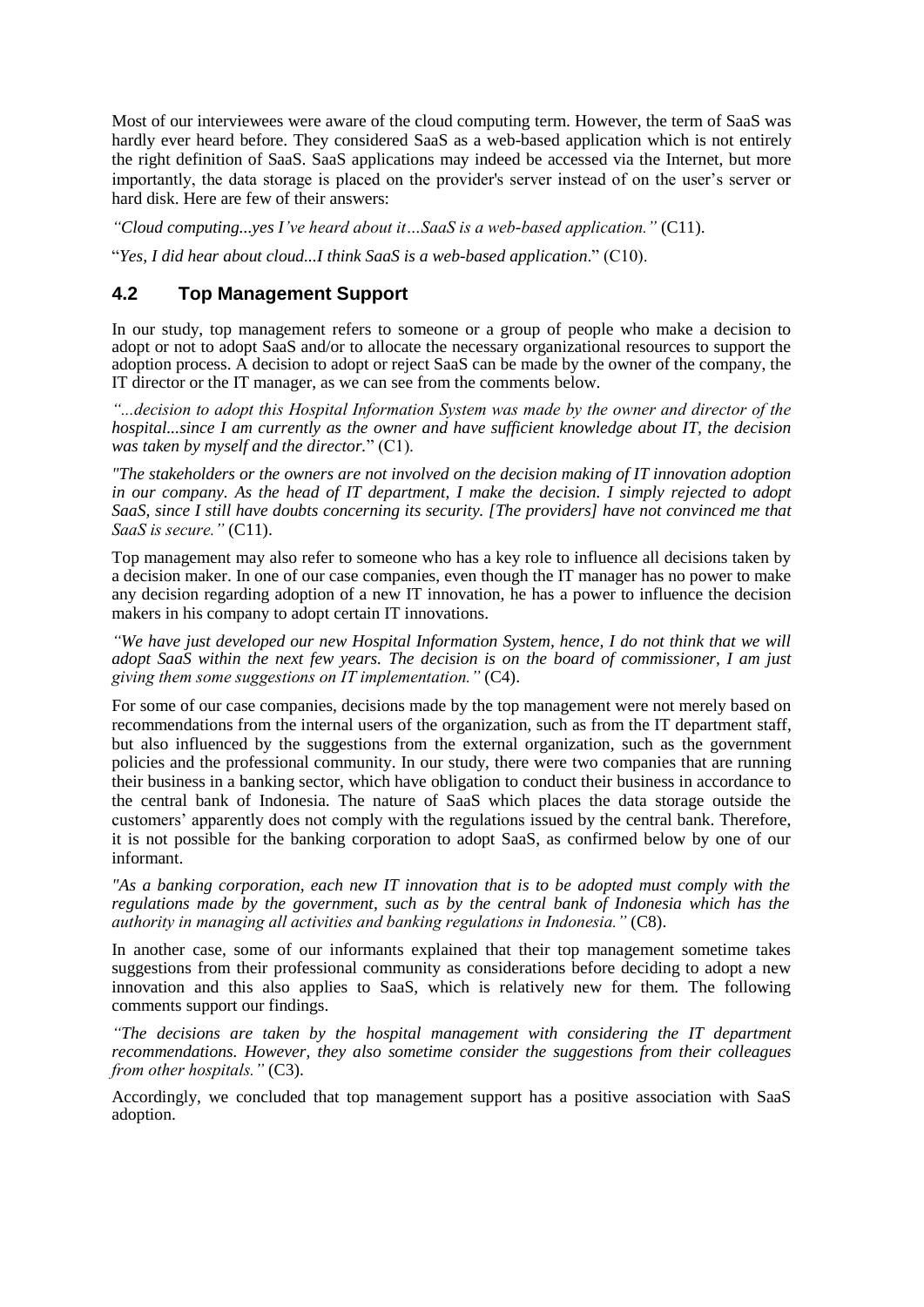#### **4.3 Organizational Readiness**

The readiness of a company to adopt new IT innovations can be considered in three aspects of organizational resources including financial, IT infrastructure, and IT professional. The absence of one or all of these resources is likely to prevent the company's intention to adopt the innovations. Of the 11 non-adopting companies in our study, seven of them are large companies that have been assumed as having sufficient resources to support the adoption of new IT innovations in their companies (see Table 2). However, instead of adopting SaaS, these companies chose to develop their own information systems or purchase them from an application vendor with slight modifications if necessary.

One of our case companies indicated that because of the uniqueness of their business process, they preferred to develop the system themselves, as is illustrated by the following quote.

*"Since 2009, we have moved to a new web-based Hospital Information System. We purchased it from an application vendor and made about 20% of modifications to the flow of the system and the features. The uniqueness of our information system is related with our business process that is not similar with the other hospital business processes."* (C2).

Another reason is to have control over their information system by only using on-premise applications, located on their own servers:

*"We currently use 100% on premise application. The server is placed at our company (...) thus it is always under our control. For an application with specific requirements; we prefer to develop it by ourselves."* (C8).

The obligation to use information systems that have been developed and standardized by the parent company is also one of the reasons to not adopt SaaS, as we noticed from one of our case companies.

*"For our company, it seems quite difficult to adopt SaaS since we have to follow a standard system set by the principal of our hotel group. We should have a discussion first with the stakeholders if we want to adopt any new IT innovations."* (C10).

Lastly, indeed, because of their sufficient organizational resources to develop their own system, the option to adopt SaaS was not considered important by them.

*"In 2000, we started to use a Hospital Information System that had been developed by ourselves. We do not host it at other place...we have necessary resources to develop our own information system."*

(C5).

When we take a look on one of the large companies that adopt SaaS, for example C12, the intention to adopt is related to the effectivity and efficiency of its resources utilization. Thus, the company can be more focused on running its core business activities.

*"For the long-term planning, after we did some calculations and made a comparison between maintaining our own email server or renting an email application from Google, we concluded it would be more efficient on budget spending if we choose the second option. We have 12 IT personnel and three of them were allocated for maintaining our own email server and that was not efficient. After we started using Gmail, we can be more focused on our core business activities."*  (C12).

Therefore, according to the aforementioned arguments, the presence of enough financial allocation, good IT infrastructure, and IT-skilled professional, seems to be inversely associated with the adoption of SaaS for our case companies.

#### **4.4 Organizational Size**

The other organizational factor that we explored in this study was organizational size. As shown in table 2, of the 15 companies that participated in our study, nine were large and the others were SMEs. Two of the large companies have adopted SaaS, while the other seven did not adopt. On the other side, we noted that of the six SMEs, two of them adopted SaaS because they had expectation that such innovation will provide them with cost reduction. Therefore, their low budget to invest on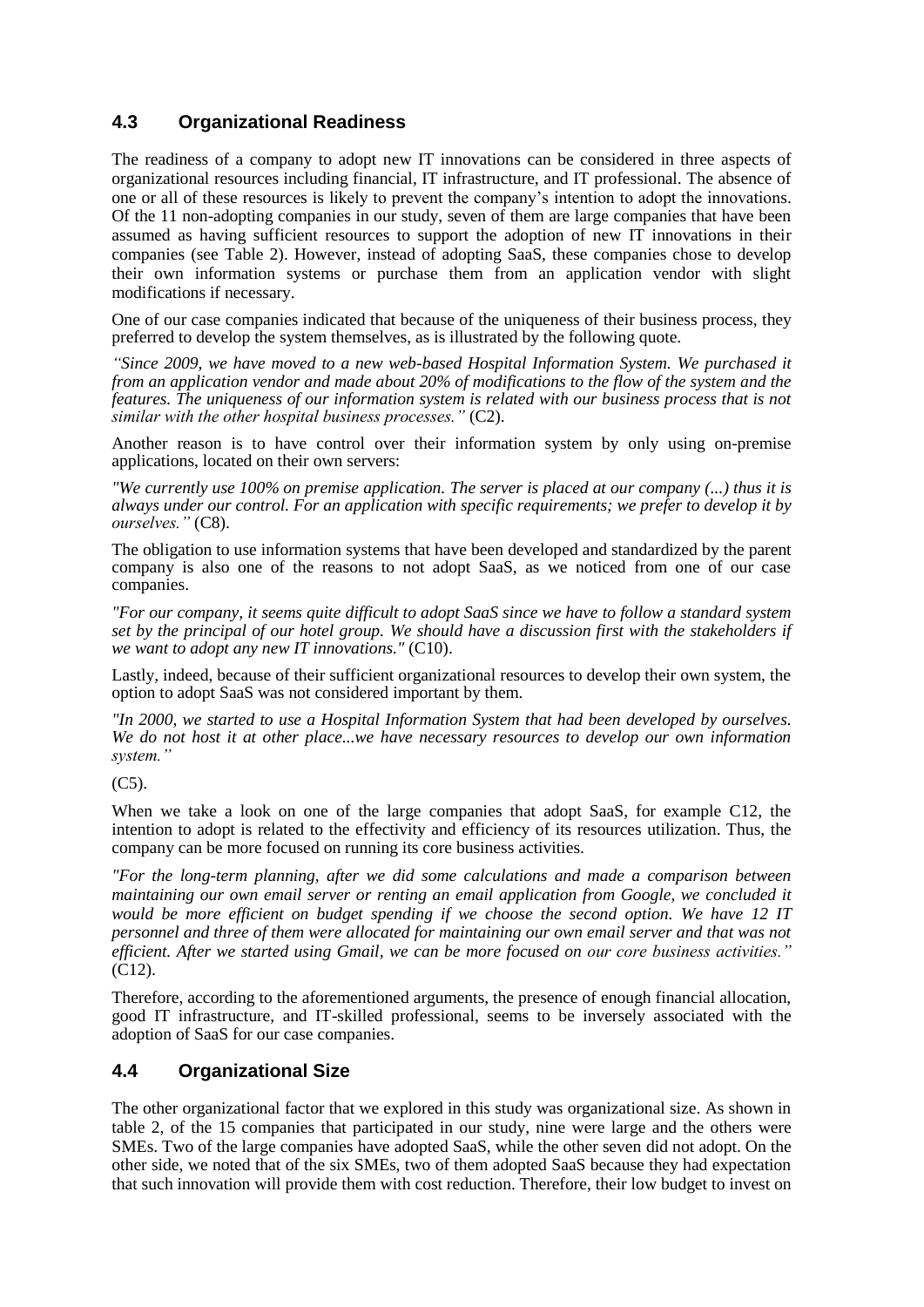IT infrastructure and IT-skilled personnel had triggered them to adopt SaaS, as stated by one of them below.

*"We decided to adopt this new Hospital Information System since it is a web-based application, user friendly, and supported with good IT professionals. At first, we preferred to place the application server at our location, however, due to the budget restriction to purchase data storage and hire an IT professional to maintain the server, we later decided to put the system in the cloud...currently we have only one part-time IT employee." (C1).*

Consequently, we concluded that organizational size has an inverse relationship with SaaS adoption.

## **5 Discussion**

The aim of this study is to investigate the influence of three organizational factors of the TOE framework on the adoption of SaaS in Indonesian companies, namely top management support, organizational readiness, and organizational size. We will elaborate on our findings in the following paragraphs.

All of our participants indicated that the intention to adopt new IT innovations was initially triggered by the need to improve their business activities in order to increase the revenues of their companies. At this point, they started to investigate which IT innovations would fit with their situations. In order to find the best solution, the level of IT knowledge of the top management highly influenced their ability to solve their problems by adopting certain IT innovations. In our study, we found that five of the 15 companies remain at the very basic level, while seven of the overall case companies are still considered at the basic level, which mainly involved the companies that did not adopt SaaS (see table 2). These numbers might be caused by a lack of effort of the cloud providers to introduce SaaS as one of the cloud services to these companies. The providers prefer and continue to offer IaaS, since they have a good IT infrastructure in place that is ready to support their services (Mangula et al. 2012).

With regard to the factor top management support, we found that the decision makers are very crucial. Top management support is highly related with the top management's perception on SaaS, which in turn is mostly affected by the awareness level on SaaS. For example, C11 and C15 decided not to adopt SaaS since they feel insecure about SaaS data security; while C1 and C12 indicated that security was not an issue that prevented them to adopt SaaS, although they indicated that they had that issue at the first time they learned about SaaS. This can be explained by table 2, which shows that C1 and C12 have a better understanding on SaaS than C11 and C15. Therefore, the security factor, which had firstly been an obstacle for C1 and C12 to adopt SaaS, was not a big issue anymore after they had more knowledge on SaaS. Thong and Yap (1995) found that top management's characteristics, which include top management's innovativeness, attitude towards adoption of IT, and IT knowledge, have a positive relationship with the adoption of IT innovation in companies. Formation of a favorable or unfavorable attitude towards an innovation takes place before a decision to adopt is made (Rogers 1983), which basically relates with top management's knowledge about the benefits that the innovation could potentially offer (Thong 1999). Furthermore, we found that the top management's perception on SaaS was also influenced by government regulations, such as banking regulations issued by the central bank, as well as the professional community such as the hospital management community. We recognize in this a form of institutional isomorphism (Greenwood et al. 2008), in which organizations adopt similar structures and ideas due to pressure from institutionalized ideas. DiMaggio and Powell (1983) identified three isomorphic pressures: coercive, mimetic and normative. Coercive pressures come from the state or other power relationships and the banking regulations are a clear example of that. On the other hand, organizations are also pressured by mimetic forces; which means that when organizations are uncertain about which course of action to take, they will look at their peers (in this case other hospitals) and imitate their behavior.

Concerning the factor of organizational readiness, we found that the readiness of a company in terms of financial, IT infrastructure, and IT expertise, has an inverse relation with a company's willingness to adopt SaaS. This finding is in accordance to the number of non SaaS adopters in our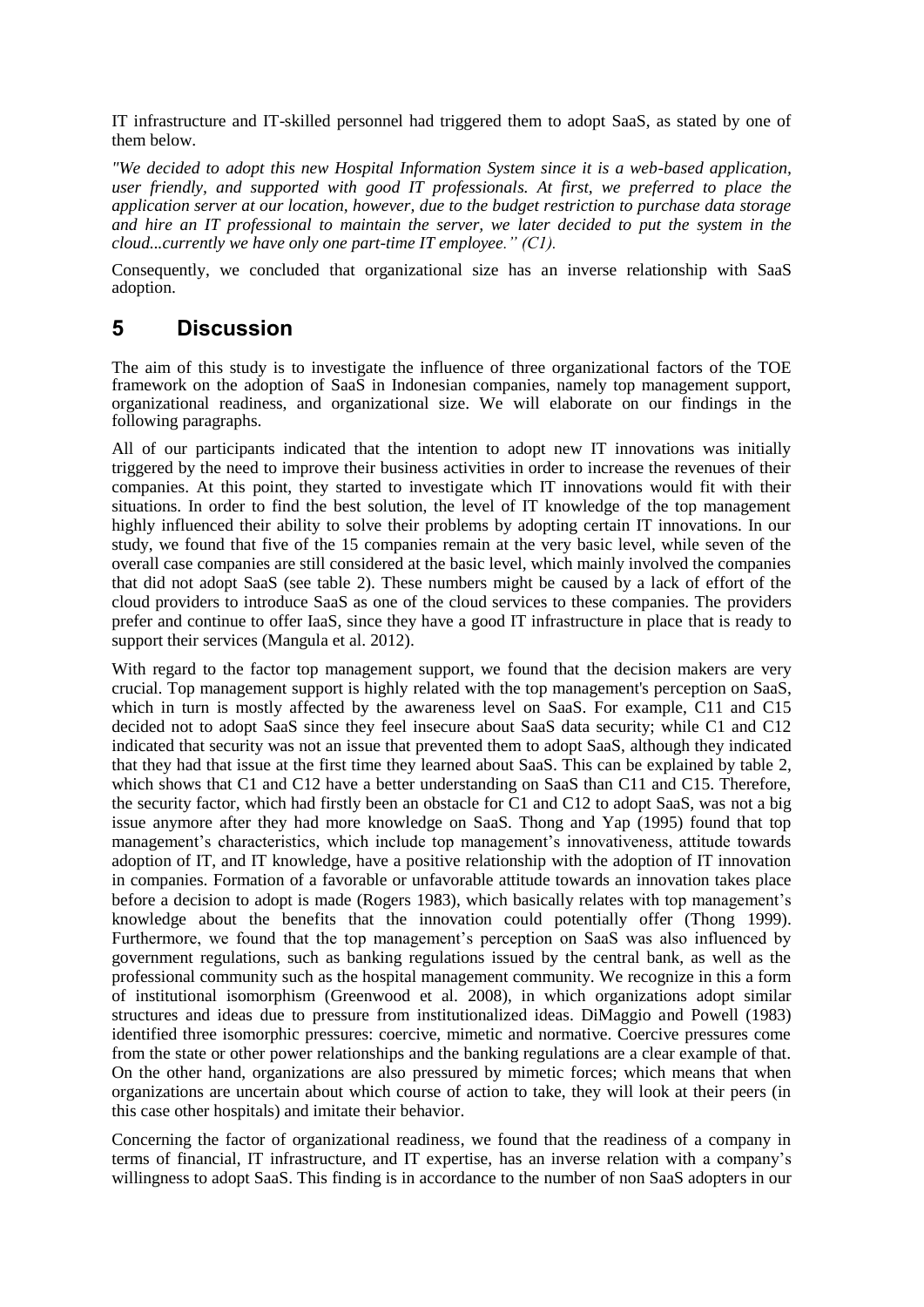study that nine of eleven companies were the large companies which assumed having sufficient organizational resources to support the adoption of SaaS. This is surprising since, as we can see in table 1, most of the studies that examined this factor had asserted that it was positively related with IT innovation adoption (i.e., Hung et al. 2010; Jang 2010; Pearson & Grandon 2008). For large companies, the willingness to adopt SaaS is not only considering the price of the innovation, but also related with how they handle the risks and uncertainties connected with SaaS (Susarla et al. 2003). Large companies, usually, have more data and complex business processes. Therefore, SaaS adoption will involve major changes in organizational IT governance, which often causes employees' resistance (Heart 2010). Furthermore, SaaS requires customers' application and data placed outside their boundaries to a vendor's servers, which cause heavily dependent on the vendor and particularly worrying when core applications are at stake (Applegate et al. 1999).

In our study, organizational size is also found to have an inverse effect on the adoption of SaaS in Indonesian companies. This is mainly caused by the fact that SaaS adoption requires low investments in IT infrastructure, such as computer servers, and IT personnel for maintaining the IT operations. The small amount of data owned by the SMEs and the simple flow of the business processes were also some of their considerations to adopt SaaS. This is very interesting, since most of the IT innovation studies found that large companies will be more likely to adopt new IT innovations than SMEs because of their ability to take risks and allocate required organizational resources (i.e., Khemthong & Roberts 2006; Joe & Kim 2004). Moreover, we assume that this phenomenon might has a connection with the type of IT innovation. Previous studies have shown that using types of innovation is a useful way to identify several factors that affect the intention to adopt certain IT innovations in organizations (Damanpour 1991; Damanpour et al. 2009). This method is required since each innovation type has its own characteristics and its adoption is not affected identically by environmental and organizational factors (Damanpour & Gopalakrishnan, 1998). A type of IT innovation that needs more allocation in financial and human resources will not fit with companies that have budget limitation and lack of IT personnel.

## **6 Conclusion, Implication, and Further Research**

The organizational context of the TOE framework and its influence on the adoption of IT innovation has been extensively studied by many IS scholars. Three factors within this context, namely top management support, organizational readiness, and organizational size, were mentioned most as influencing factors in previous studies. However, other studies on SaaS adoption in Indonesia found that top management support and organizational readiness have no influence on the innovation adoption (Mangula et al. 2014; Erisman 2013). Further, they found that the number of SaaS users in Indonesia is still relatively low; while the use of this innovation has several benefits, such as low IT infrastructure and maintenance costs. In our study, we investigated three organizational factors of TOE including top management support, organizational readiness, and organizational size in their relationship with the intention to adopt SaaS. By carrying out qualitative in-depth interviews instead of a survey-based research we were able to shed light on the underlying reasons of the adoption or rejection of SaaS in Indonesian companies. Our results showed that top management support has a positive influence on SaaS adoption; while organizational readiness and organizational size were inversely associated with the intention to adopt SaaS.

Our findings have important implications for the research community on innovation adoption studies and service providers. For IS researchers, our study can be a reference to other researchers mainly who have interest on SaaS adoption in Indonesia which remains limited in the number of publication. For service providers, this study can be used to obtain more understanding on current situation of SaaS adoption, thus they can formulate better strategies to increase the level of SaaS adoption in Indonesia. They need to have a good relationship with prospective adopters, mainly the SMEs, in order to create trust and remove any vagueness surrounding this innovation in terms of data security. Finally, since most of our case companies have stressed the importance of the physical location of data centers, providers can take this point into consideration when choosing the place for their data centre.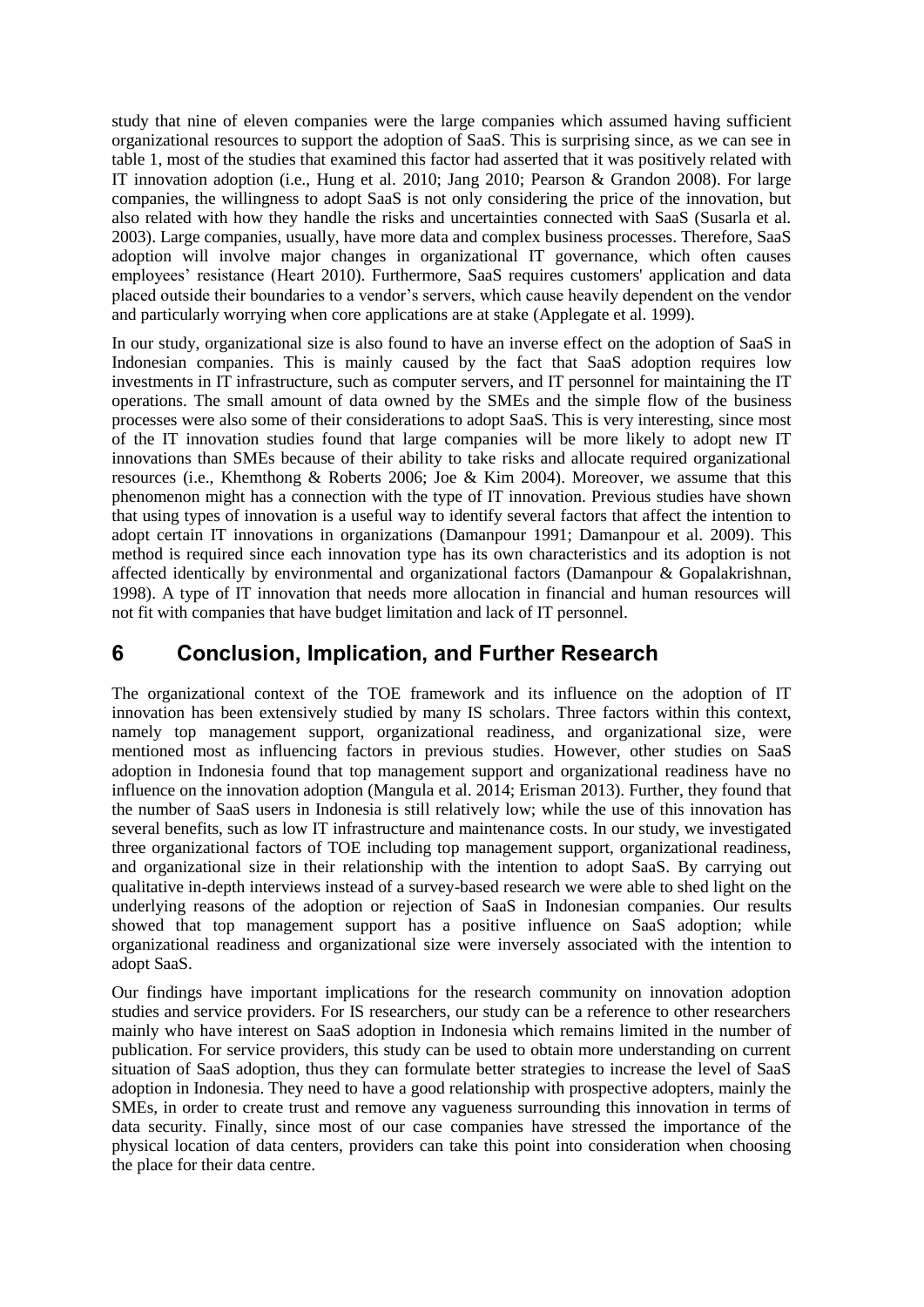Future research can be based on this study by considering personal characteristics of a top management. Top management plays a major role in business since he or she is the main decision maker and shapes the future of the business. The impact of the top management is even stronger in SMEs. This is because in SMEs, the top management usually also the owner of the business and important policy maker. Personal characteristics of a top management may include innovativeness, attitude toward IT innovation, IT knowledge, and cultural background. Investigating the effect of IT innovation type in differentiating the factors that trigger IT innovation adoption in a form of meta-analysis research method, could also be carried out for future studies. It is expected that this may provide more understanding on why SMEs in Indonesia, have more willing to adopt SaaS than the large companies in terms of the organizational readiness factor. Our sample was limited to one or two companies per industry sector and mostly from the large companies. Having more participants per sector and more SMEs involved in the study could better represent trends within each sector and allow for more reliable comparisons. Lastly, by utilizing the strength of qualitative interview, further research on obstacles to adopt SaaS and how to encounter them will help SaaS industry and research.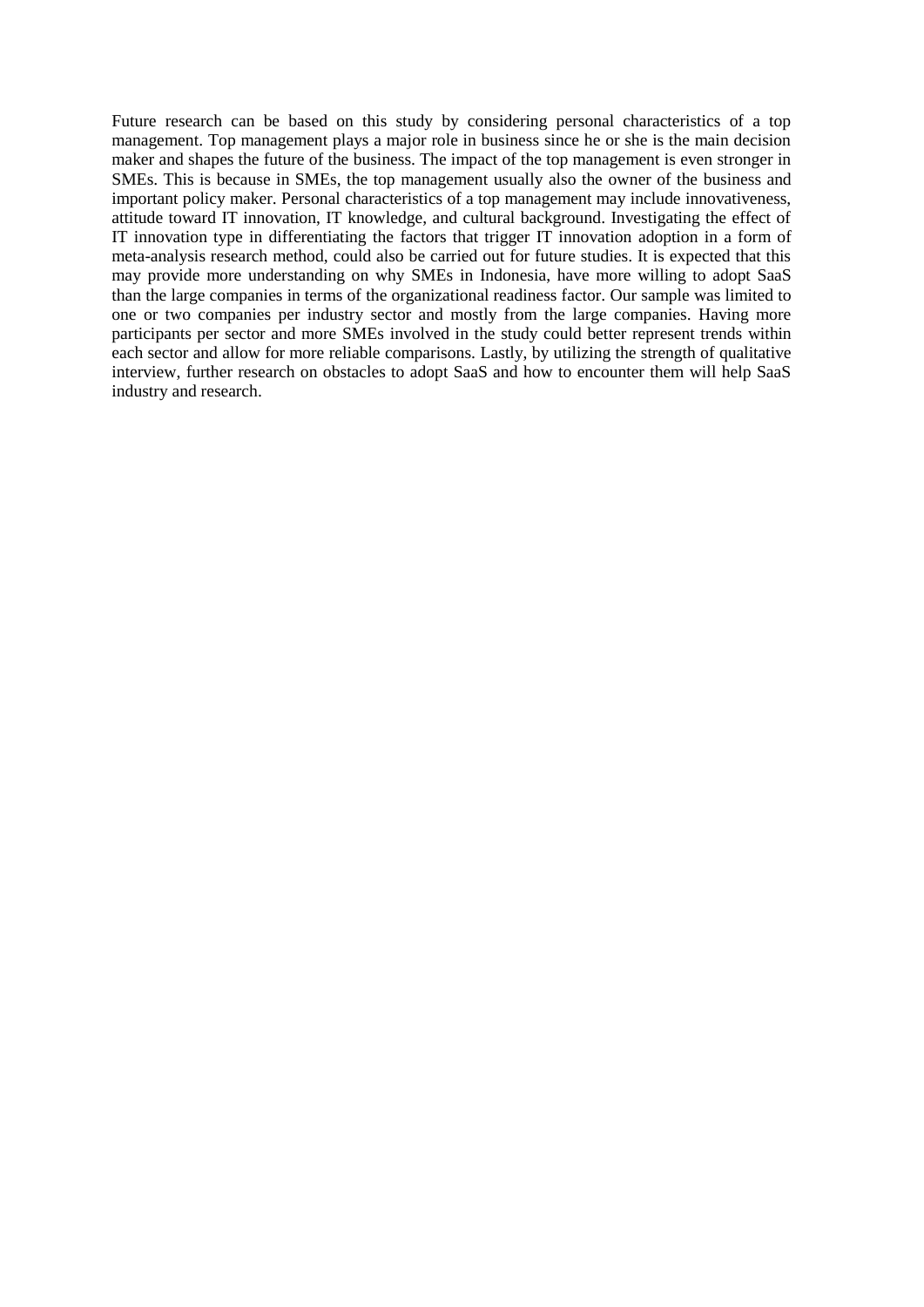#### References

- Alshamaila, Y., Papagiannidis, S., and Li, F. (2012). Cloud Computing adoption by SMEs in the North East of England. Journal of Enterprise Information Management, 26 (3), 250 – 275.
- Applegate, L. M., McKenney, J. L., and McFarlan, F. W. (1999). Corporate information systems management: text and cases. McGraw-Hill Higher Education.
- Carter, F., Jambulingam, T., Gupta V. K., and Melone, N. (2001). Technological innovations: A framework for communication diffusion effects. Journal of Information & Management, 38 (5),  $277 - 287.$
- Chong, F., and Carraro, G. (2006). Building distributed applications: Architecture strategies for catching the long tail. MSDN Architecture Center.
- Damanpour, F. (1991). Organizational innovation: A meta-analysis of effects of determinants and moderators. The Academy of Management Journal, 34 (3), 555 – 590.
- Damanpour, F., and Gopalakrishnan, S. (1998). Theories of organizational structure and innovation adoption: The role of environmental change*.* Journal of Engineering and Technology Management  $15(1)$ , 1–24.
- Damanpour, F., Walker, R.M., and Avellaneda, C.N. (2009). Combinative effects of innovation types and organizational performance: A longitudinal study of service organizations. Journal of Management Studies 46 (4), 650–675.
- Dimaggio, P.J. and Powell, W.W. (1983). The iron cage revisited: Institutional isomorphism and collective rationality. American Sociological Review, 48 (2), 147–160.
- Erisman, R. M. (2013). SaaS adoption factors among SMEs in Indonesian manufacturing industry. Master Thesis. TU Delf, the Netherlands.
- Fichman, R. G. (2004). Going beyond the dominant paradigm for information technology innovation research: Emerging concepts and methods. Journal of The Association for Information Systems, (5:8), 314 – 355.
- Greenwood, R., Oliver, C., Sahlin, K., and Suddaby, R. (2008). Introduction,"in The Sage Handbook of Organizational Institutionalism, R. Greenwood, C. Oliver, K. Sahlin, and R. Suddaby (eds.), Thousand Oaks, CA: Sage, 1–46.
- Hameed, M. A., and Counsell, S. (2012). Assessing the influence of environmental and CEO characteristics for adoption of information technology in organizations. Journal of Technology Management & Innovation, 7(1).
- Heart, T. (2010). Who is out there? Exploring the effects of trust and perceived risk on SaaS adoption intentions. The Data Base for Advances in Information Systems,  $41$  (3),  $49 - 68$ .
- Henriksen, H. Z. (2008). Motivators for IOS adoption in Denmark. IGI Global.
- Hung, S. Y., Hung, W. H., Tsai, C. A., and Jiang, S. C. (2010). Critical factors of hospital adoption on CRM system: Organization and information system perspective. International Journal of Decision Support System,  $48(4)$ ,  $592 - 603$ .
- Jang, H-E. (2010). An empirical study on the factors influencing RFID adoption and implementation. International Journal of Management Review, 5 (2).
- Joe, Y. B., and Kim, Y. G. (2004). Determinants of corporate adoption of e-Marketplace: An innovation theory perspective. Journal of Purchasing and Supply Management, 10, 89 – 101.
- Khemthong and Roberts. (2006). Adoption of internet and web technology for hotel marketing: A study hotels in Thailand. Journal of Business Systems, Governance and Ethics, 1 (2), 47 – 66.
- Kuan, K., and Chau, P. (2001). A Perception-based model for EDI adoption in small business using a technology-organization-environment framework. Journal of Information & Management, 38 (8), 507 – 521.
- Lai, F., Li, D., and Wang, J. (2010). E-business assimilation in China's international trade firms: The technology-organization-environment framework. IGI Global, 18 (1).
- Lazar, J., Feng, J.H., and Hochheiser, H. (2010). Research Methods in Human-Computer Interaction. 1st Edition. John Wiley & Sons Ltd.
- Leedy, P. D. And Ormrod, J. E. (2005). Practical Reseach: Planning and Design. 8th Edition. Pearson Merril Prentice Hall.
- Lee, G. and Xia, W. (2006). Organizational size and IT innovation adoption: A meta-analysis. Journal of Information & Management 43, 975 – 985.
- Lin, A. and Chen, N. C. (2012). Cloud computing as an innovation: Perception, attitude, and adoption. Journal of Information & Management 32, 533 – 544.
- Low, C., Chen, Y., and Wu, M. (2011). Understanding the determinants of cloud computing adoption. Journal of Industrial Management & Data System, 111 (7), 1006 – 1023.
- Lünendonk, T. (2007). Führende Standard**-**Software**-**Unternehmen **in** Deutschland. Studie der